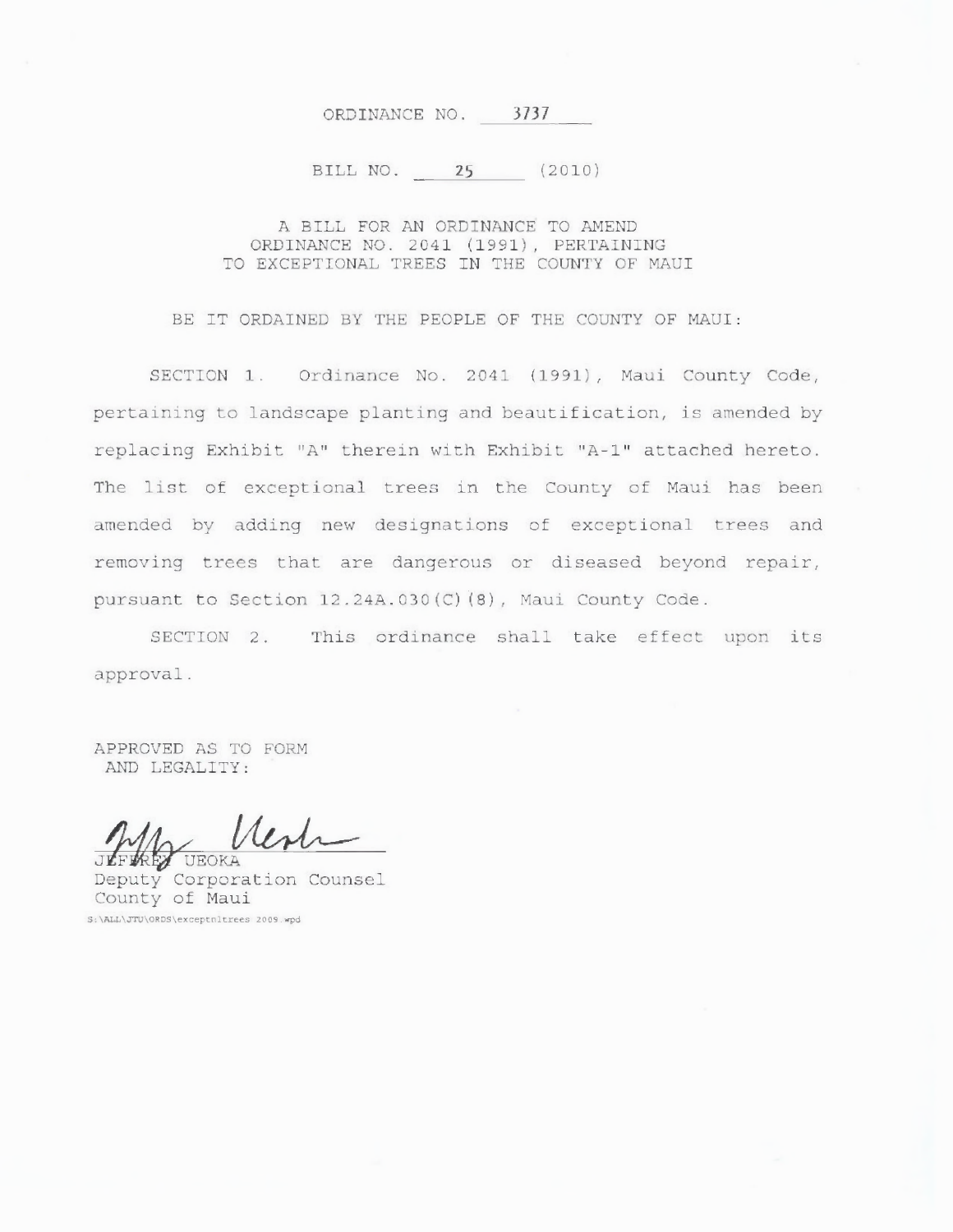## EXCEPTIONAL TREES OF MAUI COUNTY November 18, 2009

## Maui

- M-1 Moreton Bay Fig, Ficus macrophylla Location: Old Baldwin Manor, Haiku TMK (2) 2-7-003-087 Landowner: ALGAL PARTNERS, C/O William Simon & Sons, Inc. 310 South St., Morristown, NJ 07960; P.O. Box 678, Haiku, Hawaii 96708 Description: A very large and attractive specimen Dimensions: Height 80 feet, Diameter 50 inches, Crown Spread 135 feet
- M-2 Royal Palm (group of 23), Roystonea regia Location: Wailuku Elementary School TMK (2) 3-4-007-001 Landowner: State of Hawaii, Department of Education Description: An attractive array of stately trees around school entrance Dimensions: Height 50 feet, Diameter 15 inches, Crown Spread 20 feet
- M-3 Chinese Banyan, Ficus microcarpa Location: Kalana Pakui Building TMK (2) 3-4-008-042 Landowner: County of Maui, Department of Parks and Recreation Description: Large tree planted by Dr. Hilario Moncado in 1937. Dimensions: Height 65 feet, Diameter 95 inches, Crown Spread 100 feet
- M-4 Monkey Pod, Samanea saman Location: Kaahumanu Church TMK (2) 3-4-014-002 Landowner: Trustees of the Wailuku Church, Kaahumanu Church, P.O. Box 323, Wailuku, Hawaii 96793 Description: A large and well formed specimen Dimensions: Height 40 feet, Diameter 78 inches, Crown Spread 95 feet
- M-6 West India Locust, Hymenaea courbaril Location: Manager's residence TMK (2) 3-4-014-060 Landowner: Kaanapali Kai, Inc., 2145 Wells St., Ste. 301, Wailuku, Hawaii 96793 Description: A large specimen, rare in Hawaii Dimensions: Height 75 feet, Diameter 39 inches, Crown Spread 80 feet
- M-7 Monkey Pod, Sarnanea saman Location: Manager's residence TMK (2) 3-4-014-060 Landowner: Kaanapali Kai, Inc., 2145 Wells St., Ste. 301, Wailuku, Hawaii 96793 Description: A large and attractive specimen Dimensions: Height 50 feet. Diameter 57 inches, Crown Spread 130 feet
- M-8 Indian Banyan, Ficus benghalensis Location: Lahaina Court House Square, Listed on National Register of Historic Places TMK (2) 4-6-001-009 Landowner: County of Maui, Department of Parks and Recreation Description: A majestic specimen dominating the historic Lahaina Courtyard, planted in April 24, 1873 by William O. Smith, Sheriff of Lahaina Dimensions: Height 50 feet, Diameter 180 inches near ground level, (10 trunks), Crown Spread 225 feet

 $E$ **XHERIT**  $A-1$ <sup>*u*</sup>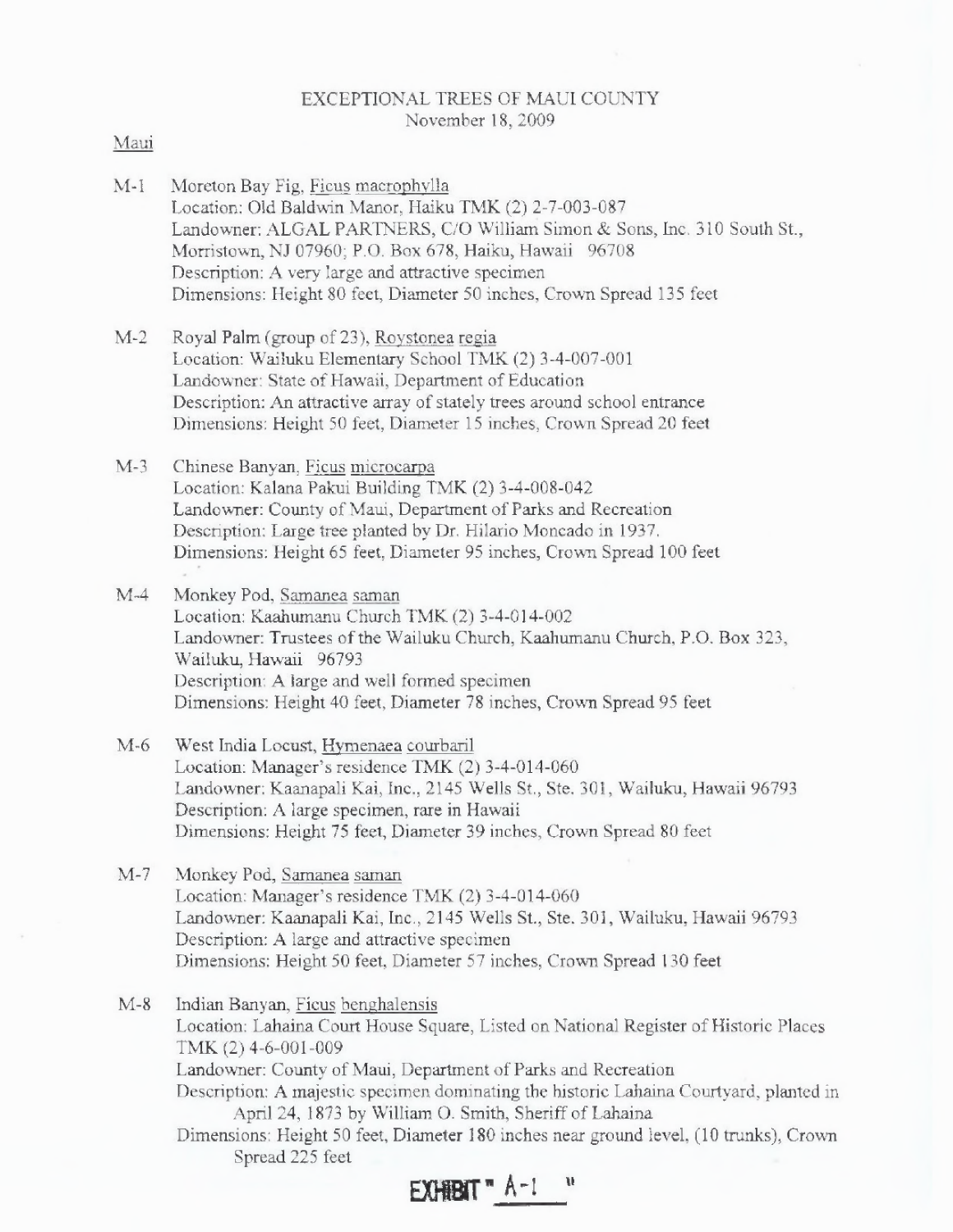- M-9 Breadfruit, Ulu, Artocarpus altilis Location: Baldwin House, Lahaina TMK (2) 4-6-008-007 Landowner: County of Maui, Department of Parks and Recreation Description: A tree planted by Rev. Baldwin in the early 1800's Dimensions: Height 45 feet, Diameter 33 inches, Crown Spread 36 feet
- M-10 Kou, Cordia subcordata Location: Baldwin House, Lahaina TMK (2) 4-6-008-007 Landowner: County of Maui, Department of Parks and Recreation Description: A large specimen Dimensions: Height 35 feet, Diameter 22 inches, Crown Spread 45 feet
- M-11 Monkey Pod, Samanea saman Location: Hale Paahao, Lahaina TMK (2) 4-6-008-044 Landowner: County of Maui, Department of Parks and Recreation Description: A large and attractive tree growing on the old Prison grounds Dimensions: Height 60 feet, Diameter 69 inches, Crown Spread 100 feet
- M-13 California Featherduster palm, Washingtonia filifera Location: Hale Paahao, Lahaina TMK (2) 4-6-008-044 Landowner: County of Maui, Department of Parks and Recreation Description: An attractive specimen located on the old Prison grounds Dimensions: Height 40 feet, Diameter 23 inches, Crown Spread 12 feet
- M-14 Mexican Featherduster, Washingtonia robusta Location: Hale Paahao, Lahaina TMK (2) 4-6-008-044 Landowner: County of Maui, Department of Parks and Recreation Description: An attractive specimen located on the old Prison grounds Dimensions: Height 55 feet, Diameter 16 inches, Crown Spread 10 feet
- M-15 Royal Palm, Roystonea regina Location: Hale Paahao, Lahaina TMK (2) 4-6-008-044 Landowner: County of Maui, Department of Parks and Recreation Description: A large and well formed specimen on the old Prison grounds Dimensions: Height 50 feet, Diameter 22 inches, Crown Spread 17 feet
- M-16 Royal Palm, (2 rows including 20 trees) Roystonea regina Location: Entrance to Lahainaluna High School TMK (2) 4-6-018-005 Landowner: State of Hawaii, Department of Education Description: A stately avenue of palms Dimensions: Height 40 feet, Diameter 16 inches, Crown Spread 15 feet
- M-17 True Kamani, (2 trees), Calophyllum inophyllum Location: Lahainaluna High School TMK (2) 4-6-018-012 Landowner: State of Hawaii, Department of Education Description: Two very large, old trees on this historic campus Dimensions: Height 60 feet, Diameter 60 inches, Crown Spread 80 feet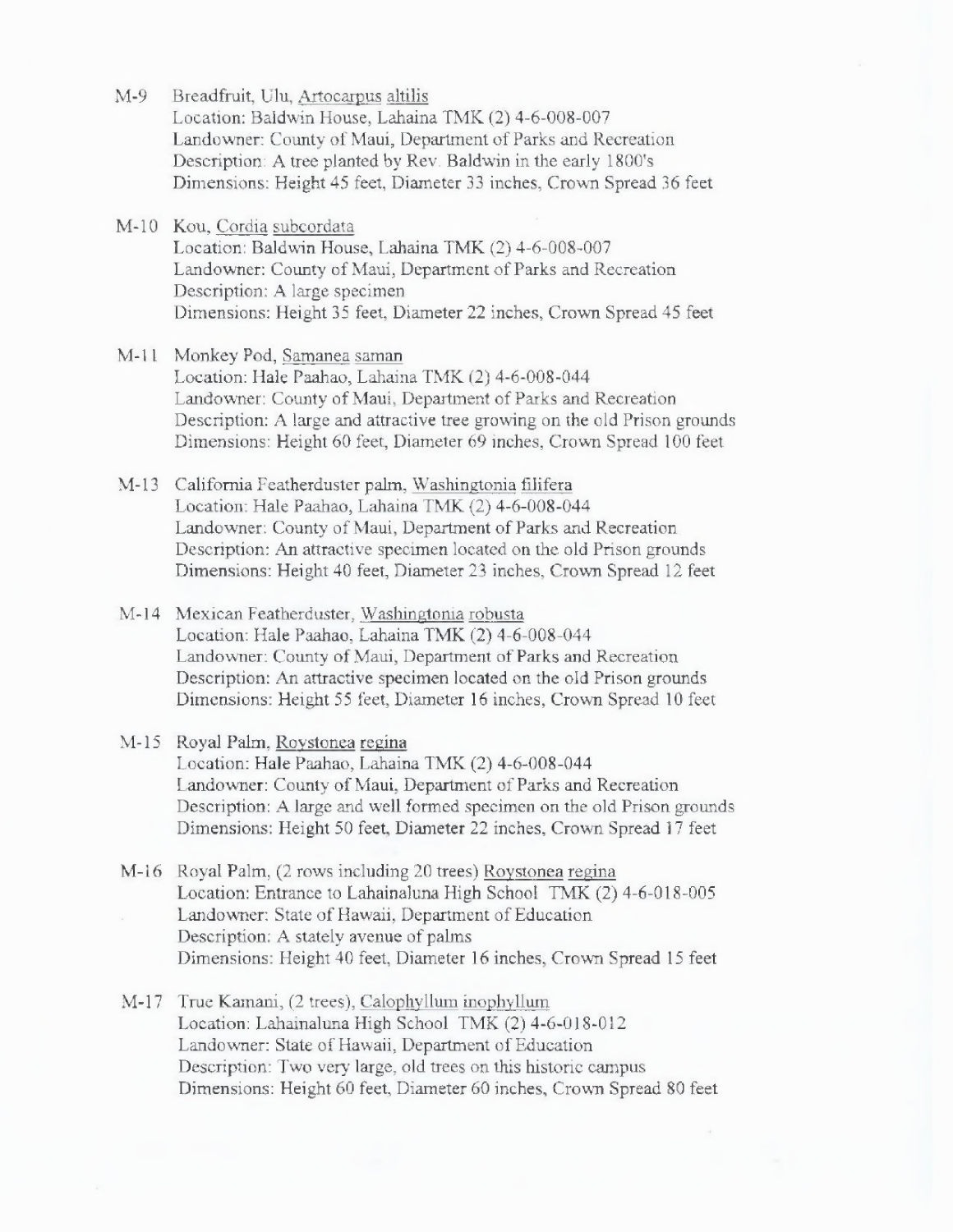- M-18 `Ohe, (2 trees) Tetraplasadra hawaiiensis Location: D. T. Fleming Arboretum, Kanaio TMK (2) 2-1-009-017 Landowner: Martha Vockrodt Moran, P.O. Box 241, Makawao, Hawaii 96768 Description: Planted by D.T. Fleming Dimensions: (This is the larger of two trees) Height 65, Diameter 35.5 inches (measured below fork), Crown Spread 45 feet
- M-19 Alani, Melicope knudsenii Location: D. T. Fleming Arboretum, Kanaio TMK (2) 2-1-009-017 Landowner: Martha Vockrodt Moran, P.O. Box 241, Makawao, Hawaii 96768 Description: Planted in 1953 from seeds gathered from Auwahi slopes of Haleakala Dimensions: Height 20, Diameter 9.5 inches, Crown Spread 20 feet
- M-20 `Ala'a, Pouteria sandwicensis Location: D. T. Fleming Arboretum, Kanaio TMK (2) 2-1-009-017 Landowner: Martha Vockrodt Moran, P.O. Box 241, Makawao, Hawaii 96768 Description: This is the larger of two trees Dimensions: Height 25, Diameter 16.5 inches, Crown Spread 30 feet
- M-21 Podocarpus, (2 trees) Afrocarpus falcatus (a male and female of this species) Location: D. T. Fleming Arboretum, Kanaio TMK (2) 2-1-009-017 Landowner: Martha Vockrodt Moran, P.O. Box 241, Makawao, Hawaii 96768 Description: Planted by D.T. Fleming Dimensions: (This is the larger of two trees) Height 70, Diameter 57 inches, Crown Spread 70 feet
- M-22 Loulu, Pritchardia forbesiana Location: D. T. Fleming Arboretum, Kanaio TMK (2) 2-1-009-017 Landowner: Martha Vockrodt Moran, P.O. Box 241, Makawao, Hawaii 96768 Description: This is the largest of four trees Dimensions: Height 25, Diameter 10.5 inches, Crown Spread 12 feet
- M-23 Rainbow shower, Cassia x nealiae Location: A 6.7 mile stretch of Baldwin Avenue starting at 0.5 Miles from intersection of Hana Highway on Baldwin Avenue, Paia and ending below `A'Ala Place, Makawao Landowner: County of Maui, Department of Parks and Recreation, county right of way Description: Eighty-five trees planted along Baldwin Avenue right of way by Ethel Baldwin and later by Mayor Hanibal Tavares Dimensions: Height 35, Diameter 15 inches , Crown Spread 30 feet
- M-24 California Pepper Tree, Schinus molle Location: 406 Lower Kimo Drive, Kula TMK (2) 2-3-015-020 Landowner: Harlan Hughes & Judy E. Anderson, 406 Lower Kimo Drive, Kula, Hawaii 96790 Description: A large and beautiful specimen planted in 1957 by Jack and Loraine Claytor at the first house built on Lower Kimo Drive, (1951), dioecious species - Male tree. Dimensions: Height 50 feet, Diameter 53 inches, Crown Spread 85 feet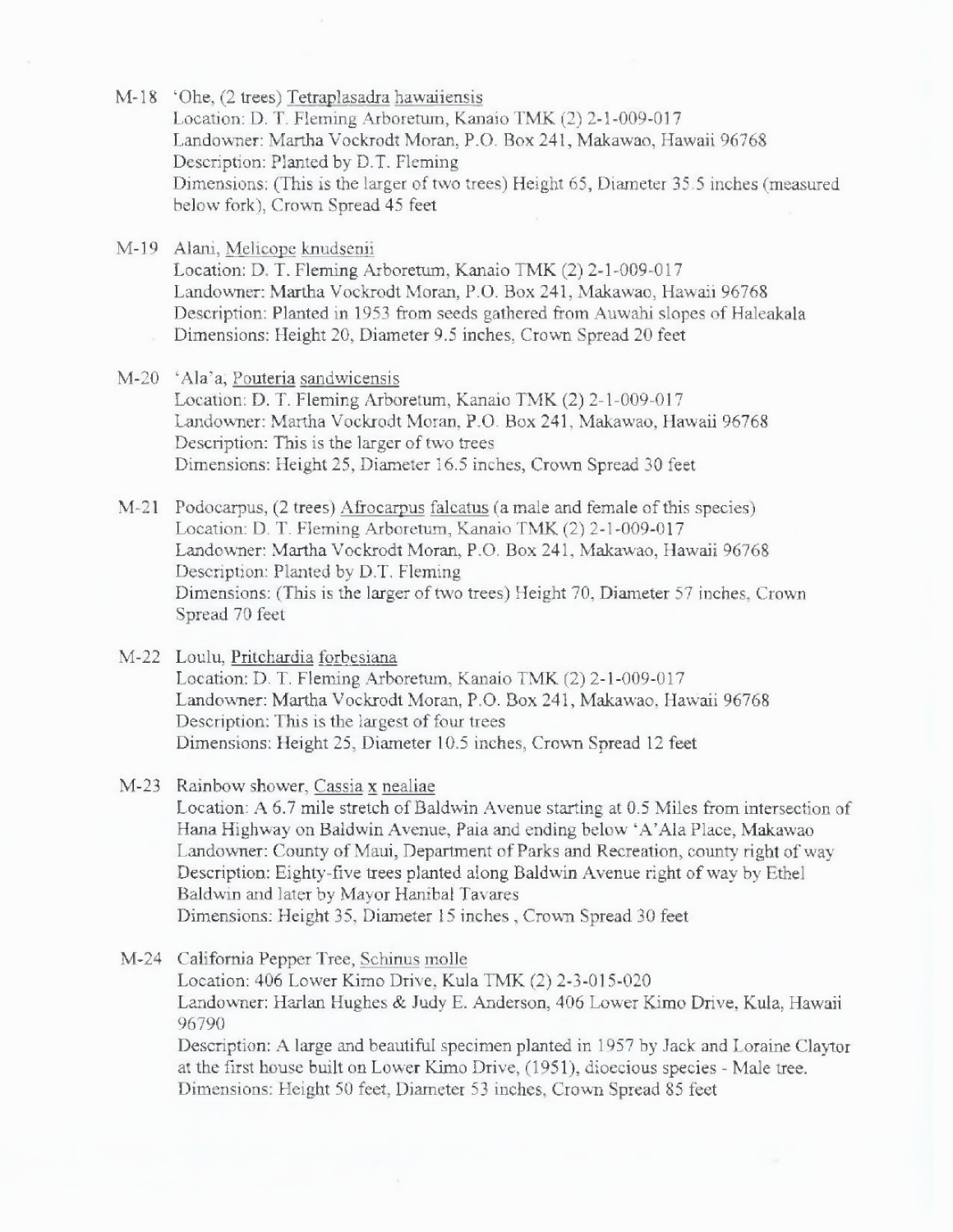- M-25 Jacaranda, Jacaranda mimosifolia Location: TMK (2) 2-4-010-001 Landowner: Peter and Kathy Baldwin, 165 Hanamu Road, Makawao, Hawaii 96768 Description: The blooms of the spreading canopy and it's pastoral setting are the subject of many artists' canvas Dimensions: Height 60 feet, Diameter 63.5 inches, Crown Spread 103 feet
- M-26 Kiawe, Prosopis pallida

Location: Honoapiilani Highway oceanside near mile marker 11, TMK (2) 3-6-001-013 Landowner: State of Hawaii, Department of Transportation Description: Historic landmark at ocean's edge with two dominate lateral branches and horizontal branch that reaches over the water Dimensions: Height 30 feet, Diameter 102 inches, Crown Spread 50 feet

M-27 True Kamani, Calophyllum inophyllum Location: Old Hana School TMK (2) 1-4-004-030 Landowner: State of Hawaii, Lease to County of Maui Description: A very large, 90+ years old tree fronting Old Hana School Dimensions: Height 31 feet, Diameter 72.6 inches, Crown Spread 101 feet

## Molokai

MO-1 Banyan, Ficus sp.

Location: Former Pau Hana Inn, Kaunakakai TMK (2) 5-3-006-028 Landowner: New Hope International Ministries, 290 Sand Island Access Road, Honolulu, Hawaii 96819 Description: A large spreading tree with an attractive fluted trunk

Dimensions: Height 60 feet, Diameter 216 inches, Crown Spread 135 feet